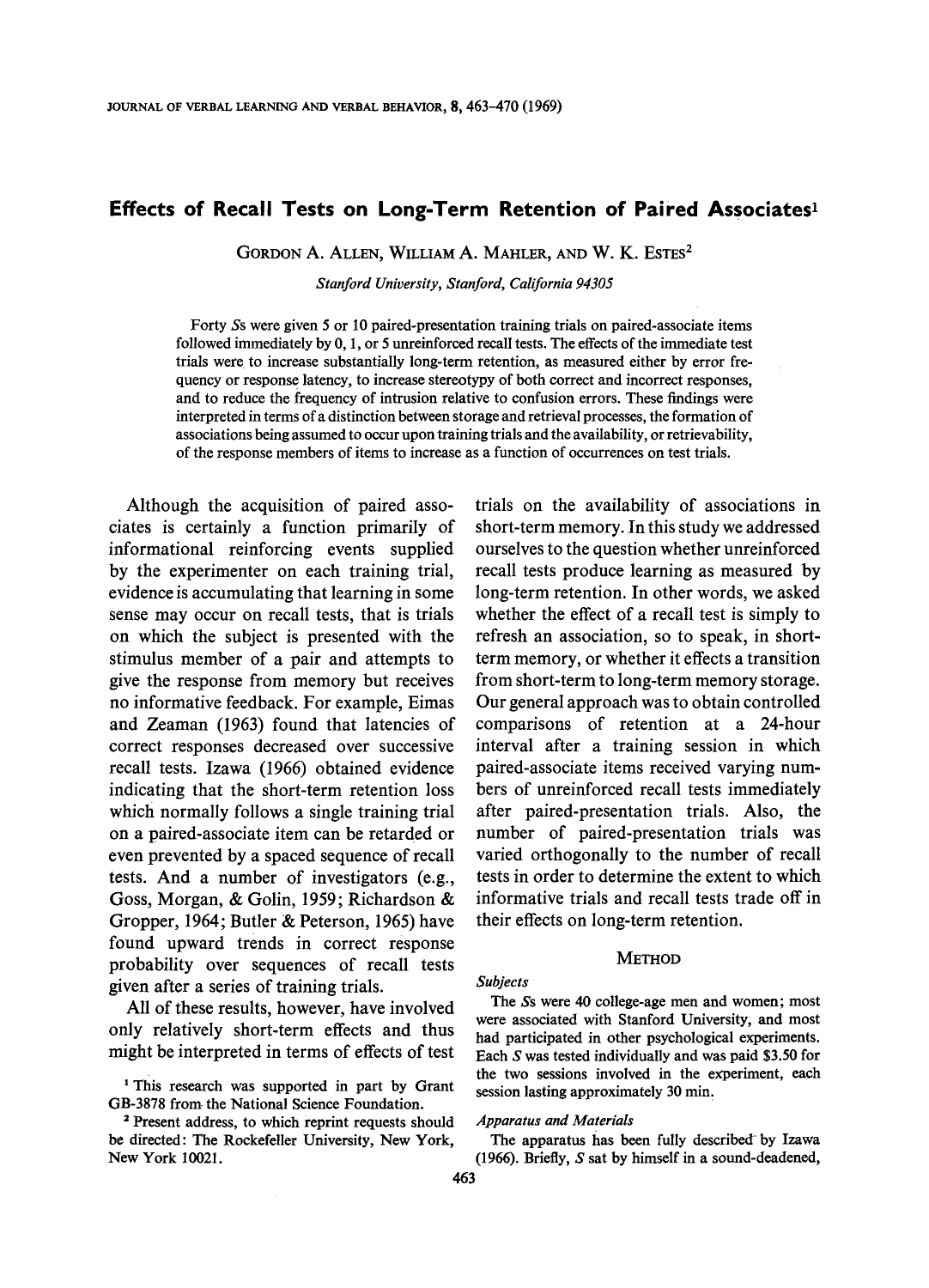air-conditioned room which contained only the equipment necessary to display the stimulus and response (on training trials) or the stimulus (on test trials), and equipment on which  $S$  made his response on test trials. All control and recording apparatus was located in an adjoining room. The S sat in a chair 5.5 ft. away from the display box, on the front of which were an upper panel and a lower panel, identical except for position. The size of each panel was  $2 \times 12$  in. Eight letters or digits could be displayed in each panel. The three letter positions of the left side of the upper panel were used for the stimulus presentations on both training and test trials. The response digits were shown on the two letter positions of the right side of the upper panel on training trials. The lower panel was not used in this experiment.

On the table in front of  $S$ 's chair was a horizontal panel containing two columns of response keys, each  $\frac{7}{8} \times 1$  in. in size. Each column contained 10 response keys numbered 0-9 in ascending order, the 0 being closest to S. After the stimulus had appeared on the display panel on a test trial, S indicated his response by depressing first one key in the left-hand column and then one in the right-hand column, thus generating a two-digit number. As soon as S depressed a key, it was illuminated until the response had been recorded automatically in the adjoining room.

The stimulus members of the paired associates were 27 three-letter English nouns, taken from the highest frequency category in the Thorndike-Lorge tables of word frequency. The single set of 27 two-digit response numbers was selected randomly, subject to the restrictions used by Izawa (1966).

Subgroups of four Ss received the same pairings of stimuli and responses. For each subgroup the stimuli were assigned randomly to the conditions, as were the responses; therefore, the pairings of stimuli and responses were also random. With nine conditions, there were three stimulus-response pairs per condition for each S.

### *Design*

Training and testing involved two types of trials, which will henceforth be denoted R and T trials. An R trial on any item was a paired presentation of its stimulus and response members. A T trial was a recall test, on which the stimulus member was presented alone, S attempted to give the correct response, and no informative feedback was provided.

Three levels of training and three of initial testing were combined factorially to determine the nine experimental conditions for Day 1. Three items were assigned to each condition for each S. During the training phase of Day 1, items in Condition 10 were presented on 10 R trials; items in Condition 5F and 5L were presented on 5 R trials, all in the first half, or all in the second half of the training phase, respectively.

Immediately after the training phase, one-third of the items of each training condition received five successive T trials, one-third a single T trial, and one-third no T trials. After a 24-hour interval, all items were tested on four successive T trials.

## *Procedure*

At the beginning of the session on Day 1,  $E$  briefly explained what paired-associate learning is, what types of trials would be used, and how to respond on T trials. The S was told to repeat aloud the stimulus-response pair appearing on the screen as often as possible on R trials. It was emphasized that  $S$  should respond as quickly as possible on T trials since latencies would be recorded. The S was also told that there would be a short break of 5-10 sec. between the last R trial and the first T trial and that he should guess if he did not know the correct answer on a T trial since the next T trial would not begin until a response had been made.

The session began with 10 cycles of 18 R trials per cycle; nine items appeared in all 10 cycles, nine appeared in only the first 5 cycles, and nine appeared in only the last 5 cycles. The order within each cycle was randomized. Each stimulus-response pair appeared on the screen for approximately 2 sec., followed by an inter-trial interval of approximately 1 sec.

After the short break, the T trials began. The stimulus members of six of the items in each of the three training conditions were presented in random order; S was given as much time as he desired to respond, and his response and its latency, to the nearest .01 sec., were recorded. No information concerning correctness of responses was ever given once the T trials had begun. Three items from each training condition appeared on four additional cycles of randomly ordered T trials.

At the end of the session on Day 1, S was told to return 24 hr. later for "more of the same." He was not told whether the second day's session would use the same materials or not.

At the beginning of the session on Day 2, S was told that he would be tested on what he had learned on the previous day. The method of responding was briefly reviewed. The session comprised 4 cycles of T trials, each cycle being a random sequence of the 27 stimuli used in the experiment. Responses and latencies were recorded in the same manner as on Day 1.

#### **RESULTS**

# *Error Data*

Proportions of errors for the group of 40 Ss, by trials within each day and condition, are summarized in Table 1. In view of the randomization procedures, we can assume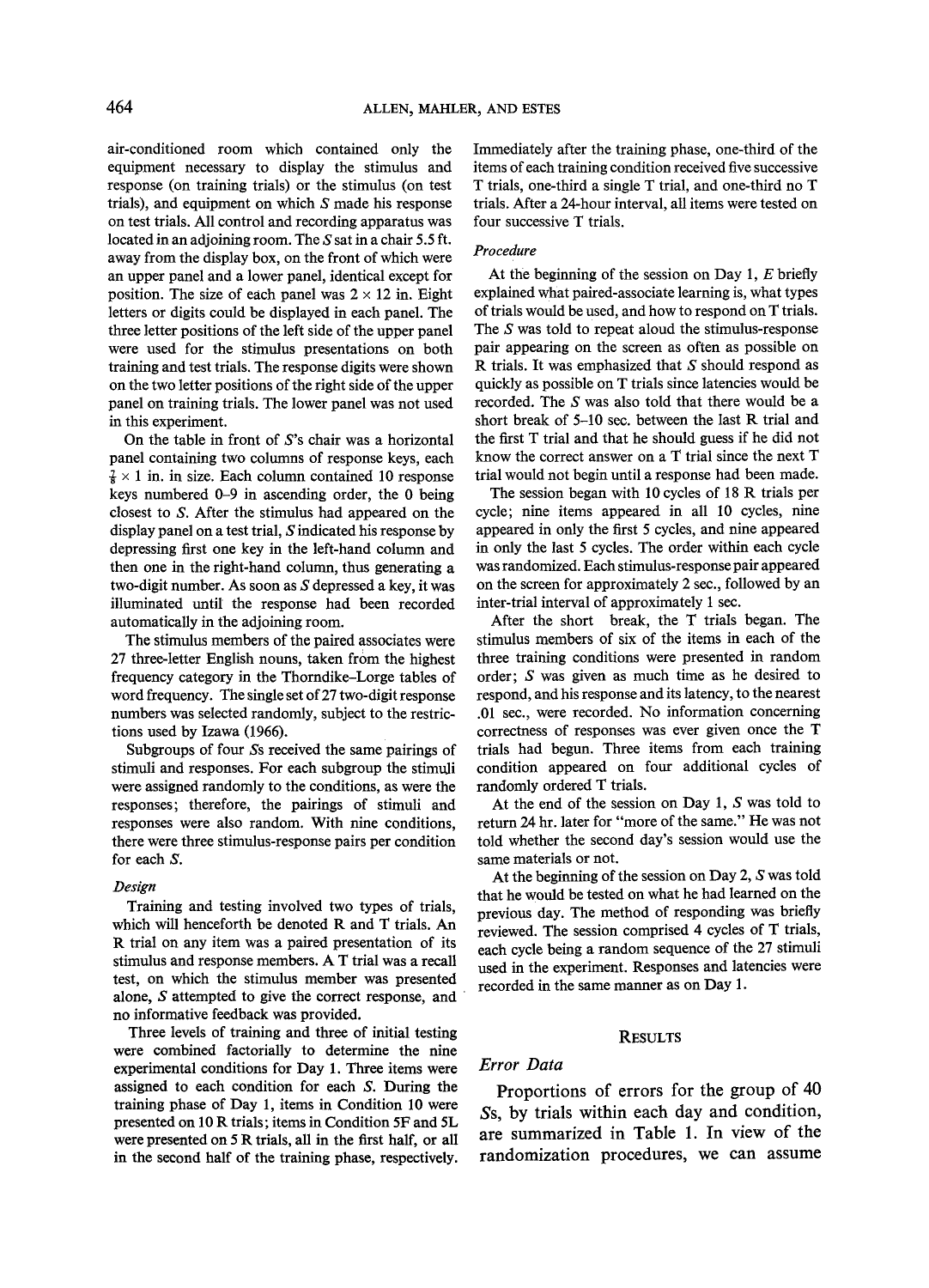that the items receiving no tests within each training condition on Day 1 would, if tested, have yielded error proportions approximately equal to those occurring on the first T trial of Day 1 for 1T and 5T items. Consequently it is apparent that there was a very large retention loss from Day 1 to Day 2 for items which were not tested on Day 1 and that this loss was largely independent of the training condition. Further, this overnight retention loss was substantially reduced by the effect of a single T trial after training on Day 1 and was almost completely eliminated by a sequence of five T trials after training on Day 1.

trials of Day 2 cannot be as satisfactorily evaluated since the analysis must be based on error scores with a range of only 0-3 (that is, the number of errors per  $S$  on any one trial over the three items assigned to the given combination of training and previous testing conditions). Nonetheless this analysis was done and the variation over Day 2 T trials proved significant at the .01 level. It does not seem, however, that this trend can represent learning in the same sense as the effects of original training trials or the effects of Day 1 tests upon long-term retention. It will be noted that the decrease in error proportions

| Number of<br>training<br>trials | Number of<br>Day 1<br>tests | Day 1 test trial |              |     |     | Day 2 test trial |     |     |     |     |
|---------------------------------|-----------------------------|------------------|--------------|-----|-----|------------------|-----|-----|-----|-----|
|                                 |                             |                  | $\mathbf{2}$ | 3   | 4   | 5                |     | 2   | 3   | 4   |
|                                 | 5                           | .14              | .10          | .09 | .11 | .10              | .12 | .13 | .17 | .16 |
| 10                              |                             | .07              |              |     |     |                  | .19 | .18 | .17 | .15 |
|                                 | 0                           |                  |              |     |     |                  | .35 | .28 | .32 | .28 |
| 5L                              | 5                           | .10              | .12          | .12 | .11 | .09              | .18 | .17 | .12 | .14 |
|                                 |                             | .17              |              |     |     |                  | .34 | .30 | .28 | .28 |
|                                 | 0                           |                  |              |     |     |                  | .42 | .36 | .35 | .34 |
| 5F                              | 5                           | .46              | .40          | .37 | .36 | .35              | .38 | .38 | .34 | .34 |
|                                 |                             | .39              |              |     |     |                  | .45 | .45 | .42 | .43 |
|                                 | $\bf{0}$                    |                  |              |     |     |                  | .63 | .61 | .58 | .55 |

TABLE **1**  ERROR PROPORTIONS BY TRIALS AND CONDITIONS

Since each cell in Table 1 represents 120 observations, there is little doubt that the principal trends discernible in the table are reliable. To provide additional evidence on this point, we conducted an analysis of variance of the Day 2 test data, taking as the score for each subject, on each combination of training and previous testing conditions, the total number of errors made over the four T trials of Day 2 on the three items assigned to that combination of conditions. Effects of training conditions and number of Day 1 T trials were significant well beyond the .01 level but the interaction of these two variables was not significant. The significance of a slight downward trend in error proportions over the T

over T trials on Day I for the 5T conditions is followed by an overnight regression and then a decrease which in no case goes appreciably below, and in most cases does not reach the terminal level of Day 1.

With regard to the long-term effects shown in Table 1, it is of special importance to note that R trials and Day 1 T trials, though both increase long-term retention, are by no means interchangeable. For example, a combination of five R trials and five Day 1 T trials yields a much lower error probability on Day 2 than ten R trials with no Day 1 T trials. This last statement holds, of course, only for comparison of the ten with the 5L training condition. On the basis of the present experiment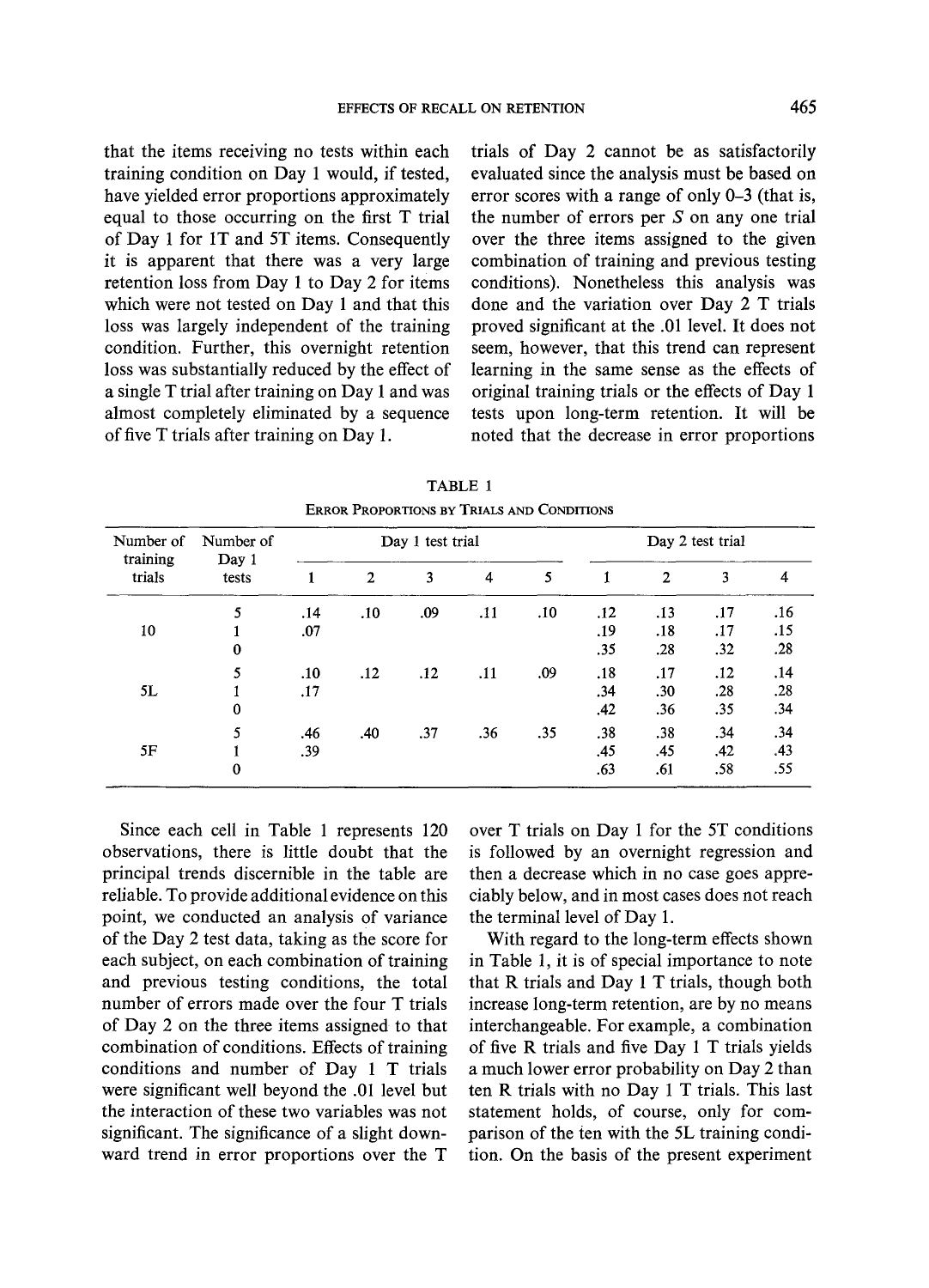alone one cannot say whether the substantial superiority of the 5L over the 5F training condition is due to retention losses which occurred for items of the 5F condition during the last five training cycles, when they were not presented and other items were undergoing learning, or whether it is the result of a learning-to-learn effect such that the early training trials were much less effective than later training trials in producing learning. Other data from our laboratory (for example, see Mahler, 1968) indicate that almost certainly the former interpretation is substantially correct.

The manner in which the initial tests influence long-term retention can be elucidated somewhat by a breakdown of Day 2 errors into two main types. Only 27 of the possible two-digit numbers occurred as response members. Denoting these as the "response set," we can break down Day 2 errors into those in which the response that was given belonged to the response set (confusion errors) and those in which the response given did not belong to the response set (intrusion errors). The relative proportions of the two types of errors to be expected on the basis of chance for items on which no associative learning had occurred cannot be specified precisely, owing to the restrictions employed in drawing the response sets. On the basis of an inspection of the protocols, it appears that the subjects recognized that responses of the form 0i, and ii were not used as response terms and almost never used them in guessing. Thus, if all errors represented random guesses from the remaining 80 possible two-digit numbers, approximately  $34\%$  of the errors should have been confusion errors. The overall percentage of Day 2 errors which fell in the confusion category was 45, which is substantially in excess of chance expectation on any basis.

The full breakdown by types of errors and Day 1 conditions is given in Table 2. The most conspicuous differential trend is the relative constancy of confusion errors as a function of number of Day 1 tests in contrast to the

| Number of<br>training<br>trials | Number of<br>Day 1<br>tests | Confusion<br>errors | Intrusion<br>errors |
|---------------------------------|-----------------------------|---------------------|---------------------|
|                                 | 5                           | .10                 | .04                 |
| 10                              | 1                           | .09                 | .08                 |
|                                 | 0                           | .13                 | .18                 |
|                                 | 5                           | .07                 | .08                 |
| 5L                              | 1                           | .13                 | .17                 |
|                                 | 0                           | .16                 | .21                 |
|                                 | 5                           | .19                 | .17                 |
| 5F                              | 1                           | .18                 | .26                 |
|                                 | O                           | .21                 | .38                 |

TABLE 2 PROPORTIONS OF CONFUSION AND INTRUSION ERRORS ON DAY 2

strong negative correlation between the number of Day 1 tests and proportion of intrusion errors. Looked at differently,  $56\%$  of the errors in the 5T condition fell in the confusion category but only 40  $\%$  of the errors in the 0T condition. It does not appear that the simple factor of response availability, which might be expected to be directly related to the frequency with which the responses belonging to items of the various testing conditions occurred on Day 1, has anything substantial to do with the observed pattern of Day 2 errors. When the Day 2 confusion errors are broken down according as the responses given belonged to the 5T, 1T, or 0T subsets, it is found that almost precisely one-third fell in each category (gross frequencies of 202, 205, and 204, respectively).

Perhaps the simplest interpretation of this pattern of results is that confusion errors in many instances represent, not absence of learning, but cases of learned items on which errors occur because of similarities between items, with respect to either stimulus or response properties. Intrusion errors, on the other hand, may represent primarily instances when S was entirely unable to retrieve a learned response upon presentation of a stimulus and simply had to guess. If this interpretation is correct, then the effect of Day 1 T trials is primarily to increase retrievability of the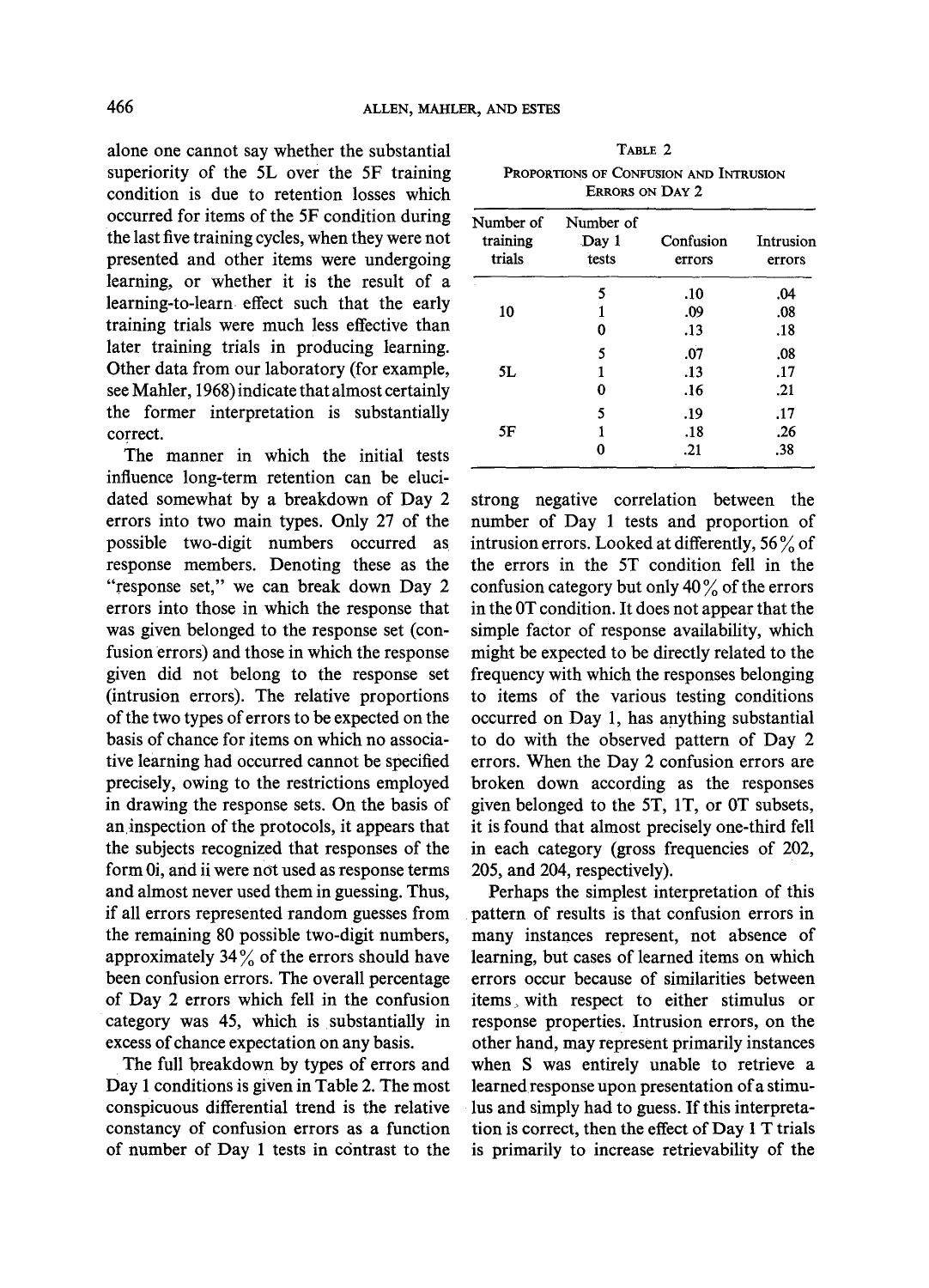response members of items which were learned during the R series on Day 1.

A different, though not independent, way of examining retention loss over the 24-hour interval is to compute the relative frequencies with which Ss switched from correct responses on Day 1 tests to errors on Day 2 tests for particular items in the 1T and 5T conditions. These data are presented in the upper half of Table 3 in terms of the conditional proportions of errors on the first trial of Day 2 for items on which the final test of Day 1 yielded a correct response. This index of retention loss, though only weakly related to training conditions, is very substantially affected by number of Day 1 T trials, the level for items having had five Day 1 tests being less than half of that for items receiving only one Day 1 test. The proportions of errors on the first trial of Day 2 given an error on the same item on the last test of Day 1, shown in the lower half of Table 3, are not entirely comparable since they do not reveal the extent to which Ss may have changed from one erroneous response to another on a given item over the interval. A further breakdown of the conditional error frequencies in this respect again shows a large effect of Day 1 tests; for 50% of the 5T items on which errors occurred on the last test of Day 1, the same error recurred for the same item at least once

# TABLE 3

CONDITIONAL PROPORTION OF ERRORS ON TRIAL I, DAY 2, GIVEN CORRECT OR ERROR ON LAST TRIAL. D<sub>AY</sub> 1

|                     | Number of<br>training | Number of Day 1<br>test trials |                  |  |
|---------------------|-----------------------|--------------------------------|------------------|--|
|                     | trials                |                                |                  |  |
|                     | 10                    | .16                            | .06              |  |
| Error given correct | 5L                    | .24                            | .10              |  |
|                     | 5F                    | .20                            | .09              |  |
|                     | $10^{\circ}$          | .62 <sup>a</sup>               | .67 <sup>°</sup> |  |
| Error given error   | 5L                    | .91 <sup>a</sup>               | .82 <sup>o</sup> |  |
|                     | 5F                    | .83                            | .91              |  |

 $N < 40$ .

on Day 2, whereas the corresponding percentage for 1T items was only 18.

Thus, there was substantially more stereotypy of response over the retention interval after five Day 1 tests than after a single Day 1 test and the effect was of about the same magnitude for errors as for correct responses. The more often an item is tested immediately after training, the more likely it is that whatever response is made to the.item on the T trials will be repeated after a long retention interval. It might be remarked in this respect that examination of the individual protocols reveals a large number of instances in which Ss settled upon a particular error for a particular item in the 5T condition and made this error repeatedly over the later trials of the test series and also a considerable frequency of the same phenomenon for all conditions over the sequence of tests on Day 2. In view of the fact that this type of stereotypy on Day 2 is substantially related to the number of previous tests on Day 1, we evidently must conclude that the results arise at least in part from some form of learning which occurs on the T trials and not simply from pre-existing associations between stimulus and response members of the items.

# *Latency Data*

Response latencies, computed separately for correct responses and errors, are presented in Table 4 for each trial in relation to training and testing conditions. It does not seem feasible to do any overall statistical analysis of the correct and error latencies separately in view of the large variation in number of observations from cell to cell. However, an analysis of variance for the pooled mean response latencies on Day 2 as a function of training and Day 1 testing conditions shows all of the main effects and the interaction of these variables to be significant far beyond the .01 level. Since differences between means for the various training and testing conditions are of about the same order of magnitude for the correct and error latencies, it seems safe to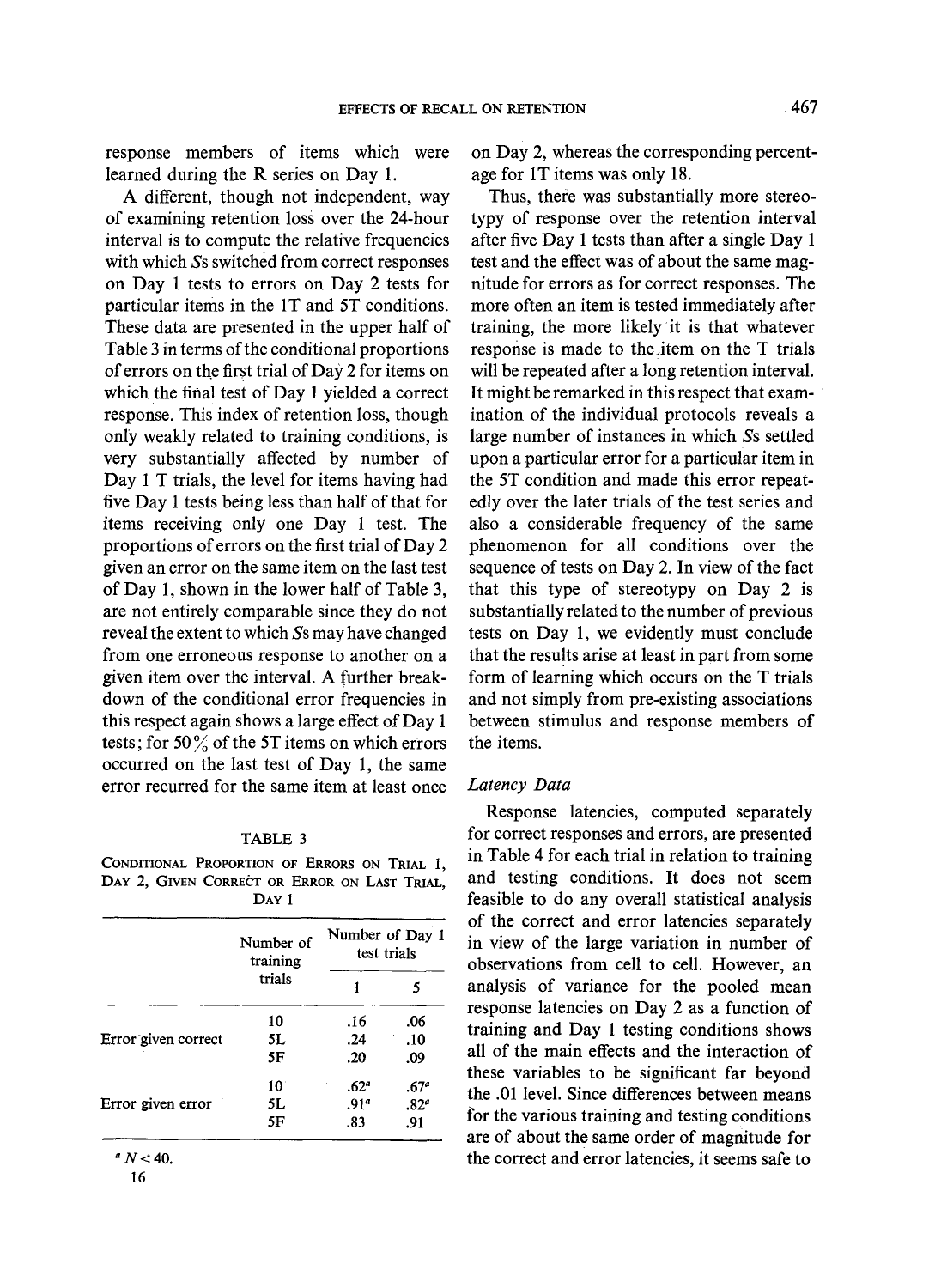| Number of<br>training<br>trials | Number of<br>Day 1<br>tests | Correct response latencies |                |      |      |                  |              |                |      |      |
|---------------------------------|-----------------------------|----------------------------|----------------|------|------|------------------|--------------|----------------|------|------|
|                                 |                             | Day 1 test trial           |                |      |      | Day 2 test trial |              |                |      |      |
|                                 |                             | 1                          | $\overline{2}$ | 3    | 4    | 5                | $\mathbf{1}$ | $\overline{2}$ | 3    | 4    |
|                                 | 5                           | 2.31                       | 2.11           | 1.68 | 1.71 | 1.56             | 2.03         | 1.81           | 1.90 | 1.53 |
| 10                              | 1                           | 2.04                       |                |      |      |                  | 2.29         | 1.82           | 1.76 | 1.71 |
|                                 | $\bf{0}$                    |                            |                |      |      |                  | 2.50         | 2.12           | 1.81 | 1.50 |
|                                 | 5                           | 2.07                       | 1.82           | 1.71 | 1.61 | 1.60             | 2.13         | 1.60           | 1.61 | 1.48 |
| 5L                              | $\mathbf{1}$                | 2.28                       |                |      |      |                  | 2.74         | 1.97           | 1.84 | 1.68 |
|                                 | $\bf{0}$                    |                            |                |      |      |                  | 2.62         | 2.00           | 1.85 | 1.54 |
|                                 | 5                           | 2.79                       | 2.03           | 1.87 | 1.64 | 1.54             | 1.86         | 1.70           | 1.69 | 1.49 |
| 5F                              | $\mathbf{1}$                | 2.85                       |                |      |      |                  | 2.56         | 2.10           | 1.91 | 1.81 |
|                                 | $\bf{0}$                    |                            |                |      |      |                  | 2.77         | 2.22           | 2.15 | 2.08 |
|                                 |                             | Error latencies            |                |      |      |                  |              |                |      |      |
|                                 | 5                           | 4.86                       | 3.10           | 3.81 | 2.59 | 2.37             | 3.80         | 4.09           | 3.96 | 3.11 |
| 10                              | $\mathbf{1}$                | 6.00                       |                |      |      |                  | 5.05         | 4.26           | 2.81 | 2.69 |
|                                 | 0                           |                            |                |      |      |                  | 4.68         | 4.32           | 3.64 | 3.17 |
|                                 | 5                           | 5.80                       | 5.18           | 4.53 | 2.44 | 2.18             | 3.49         | 2.89           | 3.15 | 2.35 |
| 5L                              | $\mathbf{1}$                | 4.18                       |                |      |      |                  | 4.43         | 4.13           | 3.87 | 3.63 |
|                                 | 0                           |                            |                |      |      |                  | 5.00         | 4.43           | 3.80 | 3.50 |
|                                 | 5                           | 4.89                       | 4.44           | 3.32 | 3.23 | 2.77             | 3.24         | 3.08           | 3.41 | 2.96 |
| 5F                              | $\mathbf{1}$                | 4.60                       |                |      |      |                  | 4.58         | 4.52           | 3.30 | 3.12 |
|                                 | $\bf{0}$                    |                            |                |      |      |                  | 5.40         | 4.29           | 3.63 | 3.62 |

TABLE 4 MEAN LATENCIES BY TRIALS AND CONDITIONS

conclude that all of the principal trends discernible in Table 4 for the correct and error latencies separately are quite reliable.

An overall pattern which may prove to be of major theoretical significance is to be seen in the ordering of mean latencies at the beginning of Day 2 as a function of training and Day 1 testing conditions. This order, for both correct and error latencies, closely parallels the ordering for error proportions seen in Table 1. As was found for the error proportions, there is relatively little variation in Day 2 latencies as a function of training conditions, but major variation in relation to number of Day 1 tests. The similarity in pattern for the correct and error latencies is quite striking; it may be noted that, throughout the table, mean error latency for any combination of conditions is approximately twice the corresponding correct response latency. The principal differences in trends between latencies and error frequencies are that the former exhibit a rather greater decline within days and a greater increase from the end of Day 1 to the beginning of Day 2 than might have been expected from the frequency data, and a somewhat greater convergence over the T trials of Day 2 for the mean latencies representing different Day 1 testing conditions.

### **DISCUSSION**

There seems to be no doubt concerning the answer to the principal question at issue in this study. Relatively long-term retention of paired associates is substantially influenced by recall tests given immediately after training. Within any sequence of trials, the immediately observable effect of a T trial is a reduction in response latency, and this reduction seems to be of about the same magnitude regardless of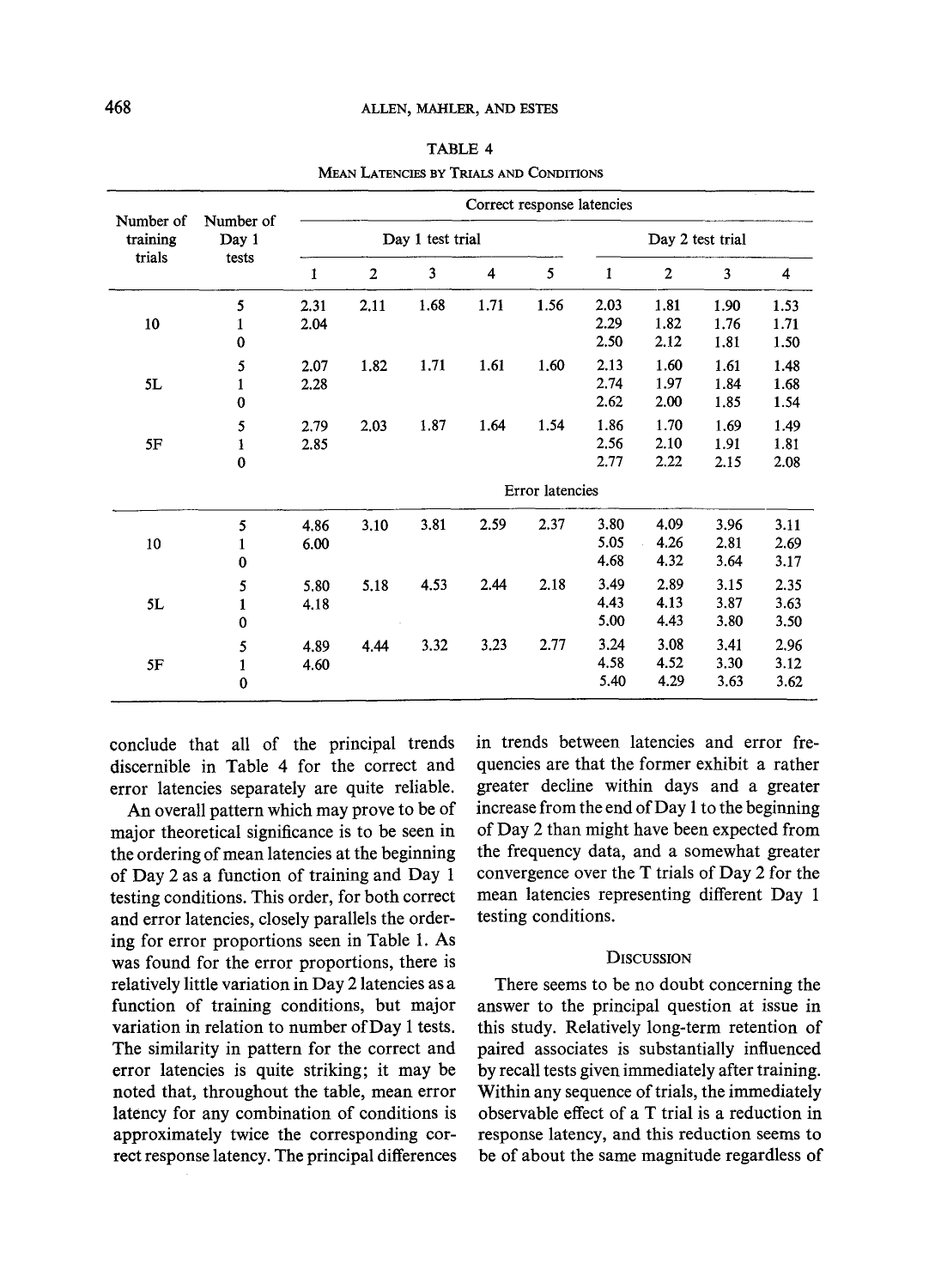whether the response is correct or incorrect. The decline in latency which occurs over a series of closely spaced T trials is followed by regression to a point intermediate between the initial and terminal levels of the first series after a 24-hour rest interval, then during a second test series by another decline to approximately the same terminal level. Analysis of different types of errors suggests that learning that occurs on T trials operates to prevent failures of retrieval, and thus to lower the incidence of intrusion errors, on subsequent tests, but has little effect on the incidence of confusions. It might be remarked that all of the principal trends in the present data agree with those observed in an unpublished pilot study conducted by the writers, which was of similar scope but utilized somewhat more difficult material, and with the results of a recent study by Mahler (1968) that utilized a short period of interpolated learning rather than an overnight interval between the initial and terminal test series.

Perhaps the most parsimonious interpretation of the learning which occurs on unreinforced recall tests would be that it is basically the same as that occurring on paired-presentation training trials, the only difference being that on tests the occurrence of the response member of the paired-associate item is under S's control. Evidently this simple interpretation is not adequate, however, for R and T trials prove not to be interchangeable in their effects on retention as measured either by error probabilities or latencies. For example, it is clear in both Table 1 and Table 4 that five R trials plus five immediate T trials produce long-term retention much superior to that observed after ten R trials with no immediate tests. Even more strikingly, the addition of a single test after ten R trials reduces error frequency after a 24-hour interval by  $50\%$  as compared to ten R trials without the immediate test.

The pattern of results appears to fit in rather well with the distinction between storage and retrieval processes in pairedassociate learning which was suggested on the basis of a quite different type of evidence in an earlier study by Estes & Da Polito (1967). The principal basis for the distinction in that study was the finding that the amount of information stored in memory, as measured by a recognition test, was approximately equal after intentional versus incidental training procedures, whereas recall performance was drastically impaired after incidental training. In the present study it appears that the availability, or retrievability, of the response member of a paired-associate item increases as a direct function of its frequency of occurrence on T trials. This conception would account, not only for the effects of early T trials on long-term retention, but for the parallel changes in correct and error latencies, and for the similar effects of T trials on stereotypy of correct responses and errors. Whether learning in the sense of an increase in the long-term retrievability of the response member of a paired-associate item occurs also on paired-presentation trials is not clear. Pending more direct evidence, the simplest interpretation would seem to be that it does not occur on paired presentations per se but may occur during rehearsal immediately after paired-presentation trials, though in less effective fashion than on recall tests when the stimulus member of the item is present.

The trends in our latency data differ in one major respect from those reported by Eimas and Zeaman (1963). Whereas in both studies correct response latency decreased substantially over successive T trials, in our data error latency decreased similarly but in Eimas and Zeaman's data error latency was virtually constant. The only plausible explanation that has occurred to us has to do with the categorization of errors as repetitive or nonrepetitive. In Eimas and Zeaman's study, there were only a few cases in which a subject made the same incorrect response to a given item on successive T trials, and in this portion of the data mean latency decreased slightly from the first to the second T trial. For the remainder